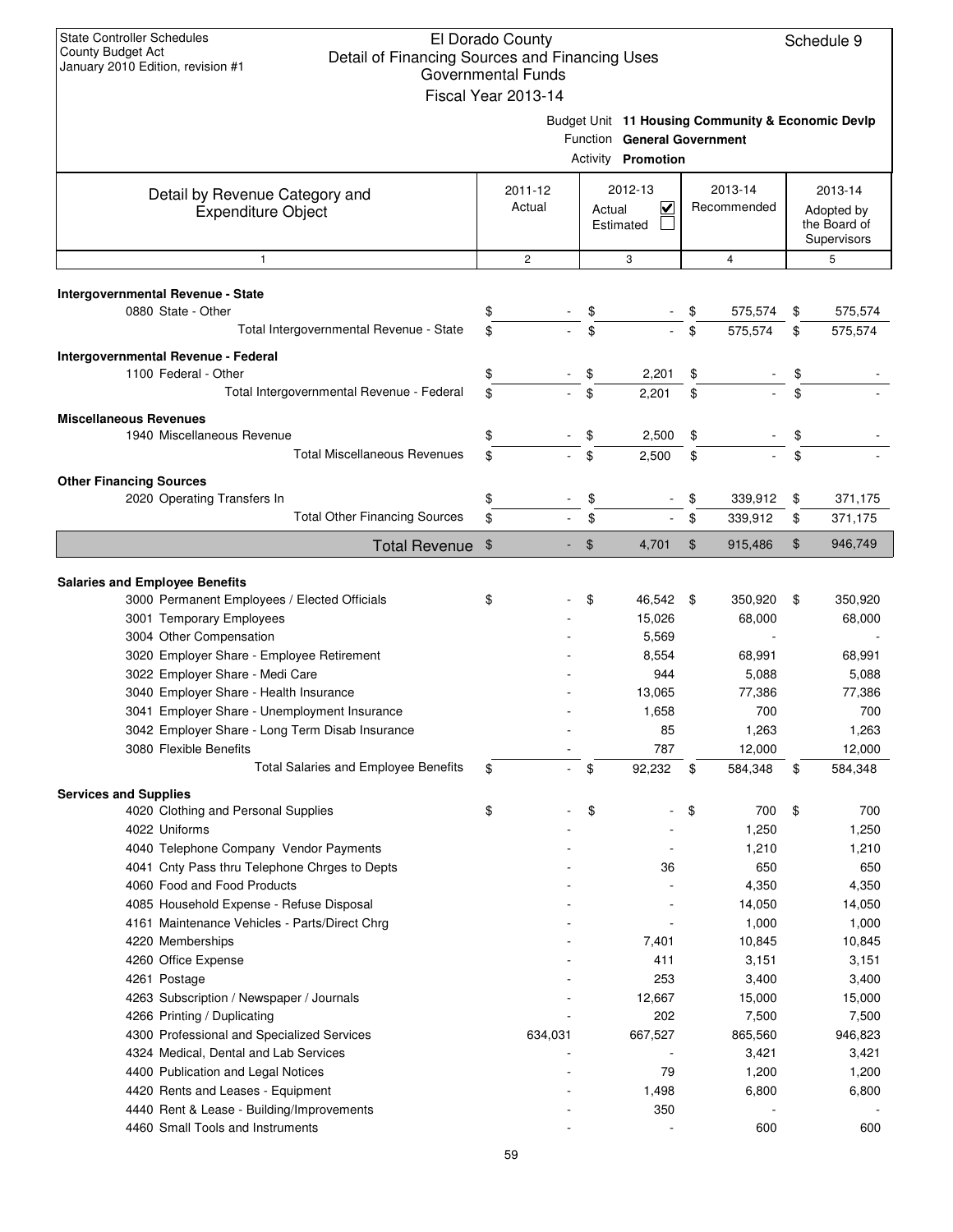| <b>State Controller Schedules</b><br>El Dorado County<br>County Budget Act<br>Detail of Financing Sources and Financing Uses<br>January 2010 Edition, revision #1<br><b>Governmental Funds</b> | Fiscal Year 2013-14 |                                                           |                                                   | Schedule 9                                           |
|------------------------------------------------------------------------------------------------------------------------------------------------------------------------------------------------|---------------------|-----------------------------------------------------------|---------------------------------------------------|------------------------------------------------------|
|                                                                                                                                                                                                |                     | Function General Government<br><b>Activity Promotion</b>  | Budget Unit 11 Housing Community & Economic Devlp |                                                      |
| Detail by Revenue Category and<br><b>Expenditure Object</b>                                                                                                                                    | 2011-12<br>Actual   | 2012-13<br>$\overline{\mathbf{v}}$<br>Actual<br>Estimated | 2013-14<br>Recommended                            | 2013-14<br>Adopted by<br>the Board of<br>Supervisors |
| $\mathbf{1}$                                                                                                                                                                                   | $\overline{2}$      | 3                                                         | $\overline{4}$                                    | 5                                                    |
| 4461 Minor Equipment                                                                                                                                                                           |                     |                                                           | 18,400                                            | 18,400                                               |
| 4462 Minor Computer Equipment                                                                                                                                                                  |                     |                                                           | 1,500                                             | 1,500                                                |
| 4463 Minor Telephone and Radio Equipment                                                                                                                                                       |                     | 735                                                       |                                                   |                                                      |
| 4500 Special Departmental Expense                                                                                                                                                              |                     |                                                           | 245,000                                           | 753,263                                              |
| 4501 Special Projects                                                                                                                                                                          | 32,500              | 70,661                                                    | 210,000                                           | 70,000                                               |
| 4503 Staff Development                                                                                                                                                                         |                     |                                                           | 5,500                                             | 5,500                                                |
| 4529 Software License                                                                                                                                                                          |                     | 523                                                       | 380                                               | 380                                                  |
| 4600 Transportation and Travel                                                                                                                                                                 |                     | 70                                                        | 2,500                                             | 2,500                                                |
| 4602 Employee - Private Auto Mileage                                                                                                                                                           |                     | 503                                                       | 1,850                                             | 1,850                                                |
| 4605 Vehicle - Rent or Lease                                                                                                                                                                   |                     |                                                           | 4,000                                             | 4,000                                                |
| 4606 Fuel Purchases                                                                                                                                                                            |                     |                                                           | 2,600                                             | 2,600                                                |
| 4620 Utilities                                                                                                                                                                                 |                     |                                                           | 26,000                                            | 26,000                                               |
| <b>Total Services and Supplies</b>                                                                                                                                                             | \$<br>666,531       | \$<br>762,913                                             | \$<br>1,458,417                                   | \$<br>1,907,943                                      |
| <b>Other Charges</b>                                                                                                                                                                           |                     |                                                           |                                                   |                                                      |
| 5240 Contribution To Non-county Governmental                                                                                                                                                   | \$                  | \$                                                        | \$<br>35,072                                      | \$<br>120,852                                        |
| 5300 Interfund Expenditures                                                                                                                                                                    |                     | 163                                                       | 588,888                                           | 588,888                                              |
| <b>Total Other Charges</b>                                                                                                                                                                     | \$                  | \$<br>163                                                 | \$<br>623,960                                     | \$<br>709,740                                        |
|                                                                                                                                                                                                |                     |                                                           |                                                   |                                                      |
| <b>Intrafund Transfers</b><br>7200 Intrafund Transfers                                                                                                                                         | \$                  | \$                                                        | \$<br>127,140                                     | \$                                                   |
|                                                                                                                                                                                                | 30,390              | 882                                                       | 14,620                                            | 127,140                                              |
| 7220 Intrafnd: Telephone Equipment and Support<br>7229 Intrafnd: PC Support                                                                                                                    |                     | 120                                                       | 1,000                                             | 14,620<br>1,000                                      |
| 7231 Intrafnd: IS Programming Support                                                                                                                                                          |                     |                                                           | 2,000                                             | 2,000                                                |
| <b>Total Intrafund Transfers</b>                                                                                                                                                               | \$<br>30,390        | \$<br>1,002                                               | 144,760                                           | 144,760                                              |
|                                                                                                                                                                                                |                     |                                                           | \$                                                | \$                                                   |
| Total Expenditures/Appropriations \$                                                                                                                                                           | 696,921             | \$<br>856,309                                             | \$<br>2,811,485                                   | \$<br>3,346,791                                      |
| Net Cost \$                                                                                                                                                                                    | (696, 921)          | \$<br>(851, 608)                                          | \$<br>(1,895,999)                                 | \$<br>(2,400,042)                                    |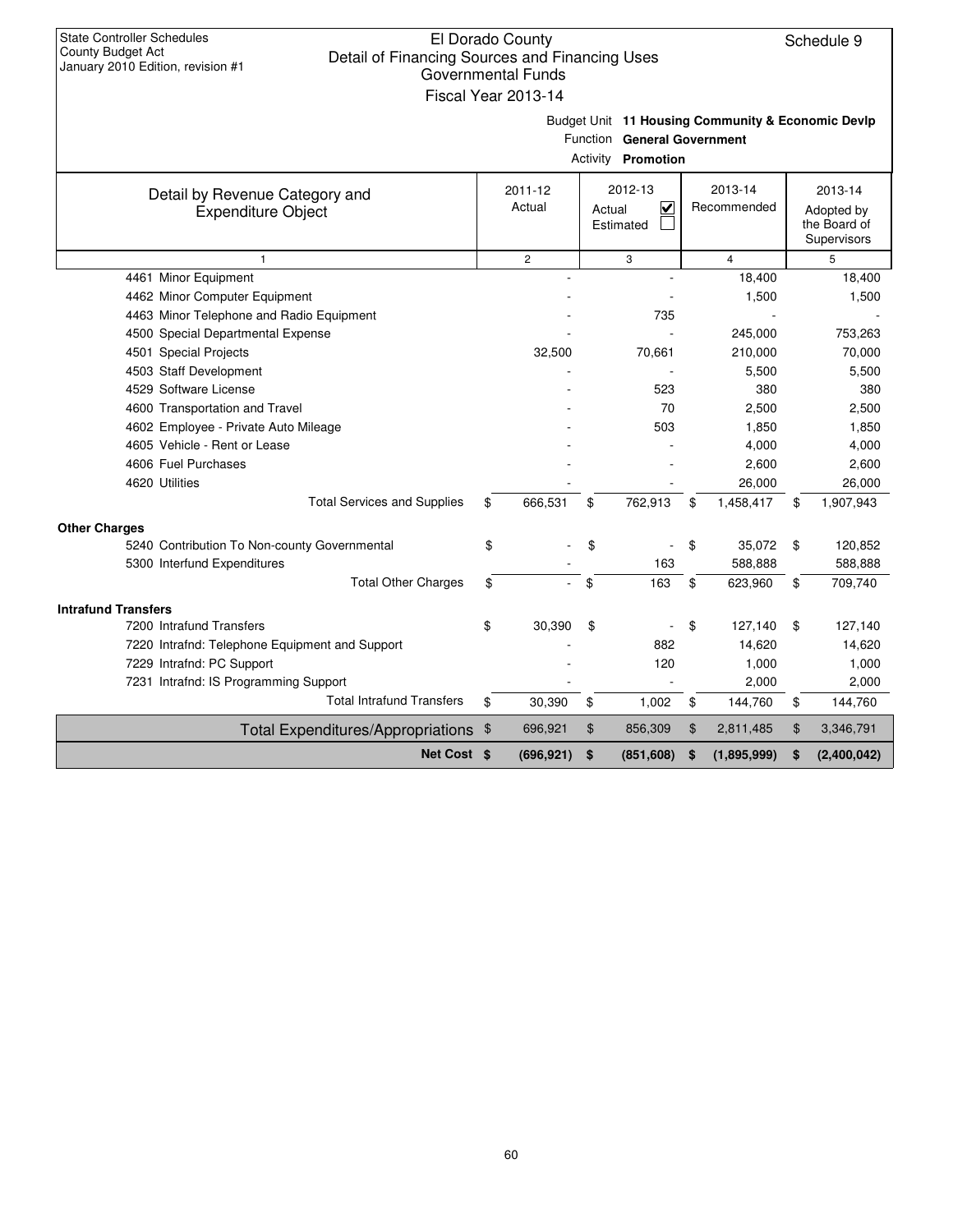| <b>State Controller Schedules</b>                                                                        | El Dorado County          |                                                                |                        | Schedule 9                 |
|----------------------------------------------------------------------------------------------------------|---------------------------|----------------------------------------------------------------|------------------------|----------------------------|
| County Budget Act<br>Detail of Financing Sources and Financing Uses<br>January 2010 Edition, revision #1 |                           |                                                                |                        |                            |
|                                                                                                          | <b>Governmental Funds</b> |                                                                |                        |                            |
|                                                                                                          | Fiscal Year 2013-14       |                                                                |                        |                            |
|                                                                                                          |                           | Budget Unit 11 Housing Community & Economic Devlp              |                        |                            |
|                                                                                                          |                           | Function Public Assistance<br><b>Activity Other Assistance</b> |                        |                            |
|                                                                                                          |                           |                                                                |                        |                            |
| Detail by Revenue Category and                                                                           | 2011-12<br>Actual         | 2012-13<br>✔                                                   | 2013-14<br>Recommended | 2013-14                    |
| <b>Expenditure Object</b>                                                                                |                           | Actual<br>Estimated                                            |                        | Adopted by<br>the Board of |
|                                                                                                          |                           |                                                                |                        | Supervisors                |
| $\mathbf{1}$                                                                                             | $\mathbf{2}$              | 3                                                              | $\overline{4}$         | 5                          |
| Revenue from Use of Money and Property                                                                   |                           |                                                                |                        |                            |
| 0400 Interest                                                                                            | \$                        | \$                                                             | \$                     | \$<br>1,000                |
| 0401 Community Dev Block Grant Note                                                                      |                           |                                                                |                        | 16,000                     |
| Total Revenue from Use of Money and Property                                                             | \$                        | \$                                                             | \$                     | \$<br>17,000               |
| Intergovernmental Revenue - Federal                                                                      |                           |                                                                |                        |                            |
| 1100 Federal - Other                                                                                     | \$                        | \$                                                             | \$                     | 3,339,700<br>\$            |
| Total Intergovernmental Revenue - Federal                                                                | \$                        | \$                                                             | \$                     | \$<br>3,339,700            |
| <b>Other Financing Sources</b>                                                                           |                           |                                                                |                        |                            |
| 2020 Operating Transfers In                                                                              | \$                        | \$                                                             | \$                     | \$<br>100,000              |
| 2061 Community Dev Block Grant Loan Repay<br><b>Total Other Financing Sources</b>                        | \$                        | \$<br>÷.                                                       | \$                     | 250,000<br>\$<br>350,000   |
|                                                                                                          |                           |                                                                |                        |                            |
| <b>Residual Equity Transfers</b><br>2100 Residual Equity Transfers In                                    | \$                        | \$                                                             | \$                     | 435,897<br>\$              |
| <b>Total Residual Equity Transfers</b>                                                                   | \$                        | \$                                                             | \$                     | \$<br>435,897              |
| <b>Total Revenue</b>                                                                                     | \$                        | \$                                                             | \$                     | \$<br>4,142,597            |
|                                                                                                          |                           |                                                                |                        |                            |
| <b>Salaries and Employee Benefits</b><br>3000 Permanent Employees / Elected Officials                    |                           | \$                                                             |                        | \$<br>112,120              |
| 3020 Employer Share - Employee Retirement                                                                | \$                        |                                                                | \$                     | 22,043                     |
| 3022 Employer Share - Medi Care                                                                          |                           |                                                                |                        | 1,625                      |
| 3040 Employer Share - Health Insurance                                                                   |                           |                                                                |                        | 34,824                     |
| 3041 Employer Share - Unemployment Insurance                                                             |                           |                                                                |                        | 280                        |
| 3042 Employer Share - Long Term Disab Insurance                                                          |                           |                                                                |                        | 405                        |
| 3080 Flexible Benefits                                                                                   |                           |                                                                |                        | 6,000                      |
| Total Salaries and Employee Benefits                                                                     | \$                        | \$                                                             | \$                     | 177,297<br>\$              |
| <b>Services and Supplies</b>                                                                             |                           |                                                                |                        |                            |
| 4300 Professional and Specialized Services<br>4501 Special Projects                                      | \$                        | \$                                                             | \$                     | 100,000<br>\$<br>3,865,300 |
| <b>Total Services and Supplies</b>                                                                       | \$                        | \$                                                             | \$                     | 3,965,300<br>\$            |
|                                                                                                          |                           |                                                                | \$                     | \$<br>4,142,597            |
| Total Expenditures/Appropriations \$                                                                     |                           | \$                                                             |                        |                            |
| Net Cost \$                                                                                              |                           | \$                                                             | \$                     | \$                         |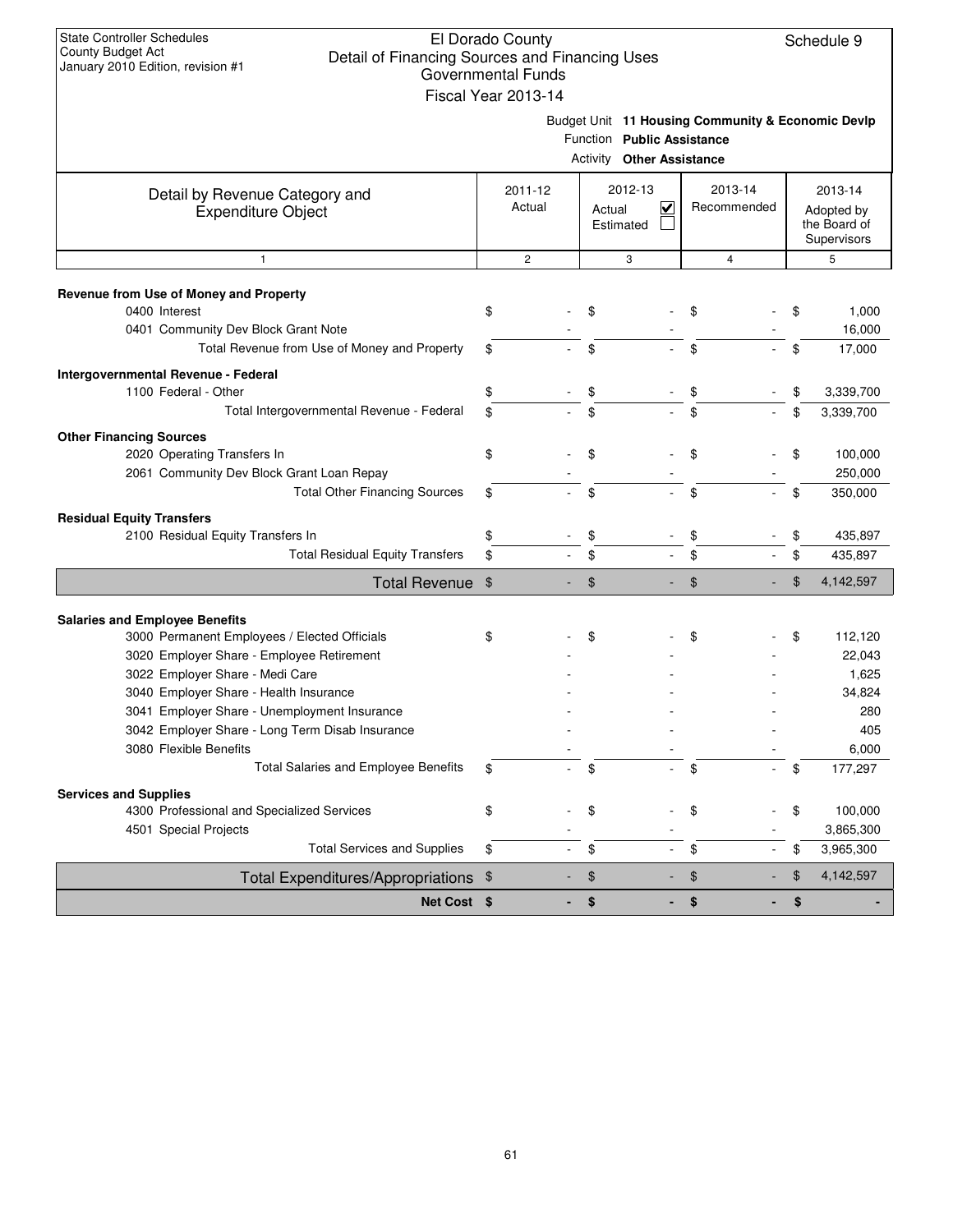| <b>State Controller Schedules</b><br><b>County Budget Act</b><br>Detail of Financing Sources and Financing Uses<br>January 2010 Edition, revision #1 | El Dorado County<br><b>Governmental Funds</b><br>Fiscal Year 2013-14 |          |                                                                                |                |                        | Schedule 9                                           |
|------------------------------------------------------------------------------------------------------------------------------------------------------|----------------------------------------------------------------------|----------|--------------------------------------------------------------------------------|----------------|------------------------|------------------------------------------------------|
|                                                                                                                                                      |                                                                      | Activity | Budget Unit 12 Surveyor<br>Function General Government<br><b>Other General</b> |                |                        |                                                      |
| Detail by Revenue Category and<br><b>Expenditure Object</b>                                                                                          | 2011-12<br>Actual                                                    | Actual   | 2012-13<br>⊻<br>Estimated                                                      |                | 2013-14<br>Recommended | 2013-14<br>Adopted by<br>the Board of<br>Supervisors |
| $\mathbf{1}$                                                                                                                                         | $\overline{c}$                                                       |          | 3                                                                              |                | $\overline{4}$         | 5                                                    |
| <b>Charges for Services</b>                                                                                                                          |                                                                      |          |                                                                                |                |                        |                                                      |
| 1408 Parcel Map Inspection Fee                                                                                                                       | \$<br>37,829                                                         | \$       | 57,409                                                                         | \$             | 51,365                 | \$<br>51,365                                         |
| 1740 Charges for Services                                                                                                                            | 16,244                                                               |          | 15,819                                                                         |                | 15,850                 | 15,850                                               |
| 1800 Interfund Revenue                                                                                                                               | 2,485                                                                |          | 275                                                                            |                | 13,200                 | 13,200                                               |
| <b>Total Charges for Services</b>                                                                                                                    | \$<br>56,558                                                         | \$       | 73,503                                                                         | \$             | 80,415                 | \$<br>80,415                                         |
| Total Revenue \$                                                                                                                                     | 56,558                                                               | $\$\$    | 73,503                                                                         | $\mathfrak{F}$ | 80,415                 | \$<br>80,415                                         |
|                                                                                                                                                      |                                                                      |          |                                                                                |                |                        |                                                      |
| <b>Salaries and Employee Benefits</b><br>3000 Permanent Employees / Elected Officials                                                                | \$<br>878,050                                                        | \$       | 957,756                                                                        | -\$            | 993,051                | \$<br>993,051                                        |
| 3001 Temporary Employees                                                                                                                             | 3,581                                                                |          | 11,691                                                                         |                | 20,000                 | 20,000                                               |
| 3002 Overtime                                                                                                                                        | 3,819                                                                |          |                                                                                |                |                        |                                                      |
| 3004 Other Compensation                                                                                                                              | 15,718                                                               |          | 9,846                                                                          |                | 11,500                 | 11,500                                               |
| 3020 Employer Share - Employee Retirement                                                                                                            | 158,183                                                              |          | 173,879                                                                        |                | 190,072                | 190,072                                              |
| 3022 Employer Share - Medi Care                                                                                                                      | 11,566                                                               |          | 12,635                                                                         |                | 13,176                 | 13,176                                               |
| 3040 Employer Share - Health Insurance                                                                                                               | 144,173                                                              |          | 164,052                                                                        |                | 185,180                | 185,180                                              |
| 3041 Employer Share - Unemployment Insurance                                                                                                         | 6,261                                                                |          | 6,836                                                                          |                | 1,680                  | 1,680                                                |
| 3042 Employer Share - Long Term Disab Insurance                                                                                                      | 2,476                                                                |          | 1,918                                                                          |                | 3,577                  | 3,577                                                |
| 3043 Employer Share - Deferred Compensation                                                                                                          | 6,706                                                                |          | 6,685                                                                          |                | 5,976                  | 5,976                                                |
| 3046 Retiree Health - Defined Contributions                                                                                                          | 12,747                                                               |          | 11,670                                                                         |                | 11,670                 | 11,670                                               |
| 3060 Employer Share - Workers' Compensation                                                                                                          | 2,219                                                                |          | 631                                                                            |                | 1,262                  | 1,262                                                |
| 3080 Flexible Benefits                                                                                                                               | 6,360                                                                |          | 5,808                                                                          |                | 18,000                 | 18,000                                               |
| Total Salaries and Employee Benefits                                                                                                                 | \$<br>1,251,859                                                      | \$       | 1,363,406                                                                      | \$             | 1,455,144              | \$<br>1,455,144                                      |
| <b>Services and Supplies</b>                                                                                                                         |                                                                      |          |                                                                                |                |                        |                                                      |
| 4040 Telephone Company Vendor Payments                                                                                                               | \$<br>60                                                             | \$       | 177                                                                            | \$             | 100                    | \$<br>100                                            |
| 4041 Cnty Pass thru Telephone Chrges to Depts                                                                                                        | 132                                                                  |          | 136                                                                            |                | 250                    | 250                                                  |
| 4080 Household Expense<br>4100 Insurance - Premium                                                                                                   |                                                                      |          | 23                                                                             |                | 17,442                 |                                                      |
| 4140 Maintenance - Equipment                                                                                                                         | 4,655<br>344                                                         |          | 8,092<br>150                                                                   |                | 2,400                  | 17,442<br>2,400                                      |
| 4141 Maintenance - Office Equipment                                                                                                                  | 311                                                                  |          |                                                                                |                |                        |                                                      |
| 4144 Maintenance - Computer System Supplies                                                                                                          | 43,372                                                               |          | 34,380                                                                         |                | 46,956                 | 51,956                                               |
| 4161 Maintenance Vehicles - Parts/Direct Chrg                                                                                                        |                                                                      |          |                                                                                |                | 1,000                  | 1,000                                                |
| 4220 Memberships                                                                                                                                     | 609                                                                  |          | 699                                                                            |                | 1,008                  | 1,008                                                |
| 4260 Office Expense                                                                                                                                  | 3,432                                                                |          | 4,797                                                                          |                | 4,500                  | 4,500                                                |
| 4261 Postage                                                                                                                                         | 280                                                                  |          | 113                                                                            |                | 250                    | 250                                                  |
| 4262 Software                                                                                                                                        | 400                                                                  |          | 400                                                                            |                | 3,768                  | 3,768                                                |
| 4263 Subscription / Newspaper / Journals                                                                                                             | 219                                                                  |          |                                                                                |                |                        |                                                      |
| 4264 Books / Manuals                                                                                                                                 | 107                                                                  |          | 185                                                                            |                | 477                    | 477                                                  |
| 4300 Professional and Specialized Services                                                                                                           | 22,276                                                               |          | 579                                                                            |                | 7,500                  | 2,500                                                |
| 4324 Medical, Dental and Lab Services                                                                                                                | 100                                                                  |          |                                                                                |                |                        |                                                      |
| 4400 Publication and Legal Notices                                                                                                                   | 28                                                                   |          |                                                                                |                |                        |                                                      |
| 4420 Rents and Leases - Equipment                                                                                                                    | 4,733                                                                |          | 4,773                                                                          |                | 5,300                  | 5,300                                                |
| 4460 Small Tools and Instruments                                                                                                                     |                                                                      |          | 503                                                                            |                |                        |                                                      |
| 4461 Minor Equipment                                                                                                                                 |                                                                      |          | 134                                                                            |                | 2,713                  | 2,713                                                |
| 4462 Minor Computer Equipment<br>4503 Staff Development                                                                                              | 3,223<br>1,079                                                       |          | 3,395<br>1,430                                                                 |                | 4,752<br>8,950         | 4,752                                                |
|                                                                                                                                                      |                                                                      |          |                                                                                |                |                        | 8,950                                                |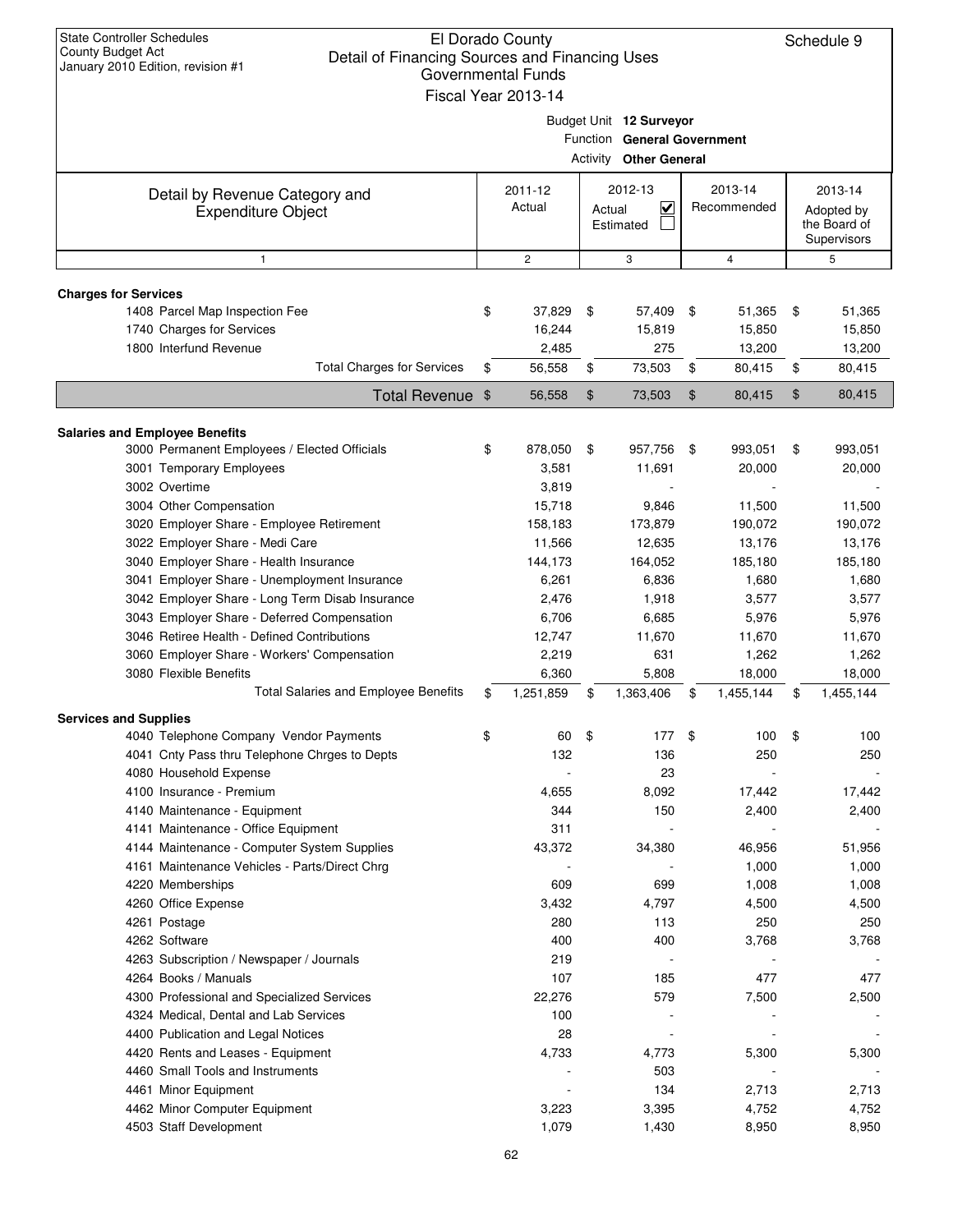| <b>State Controller Schedules</b><br><b>County Budget Act</b><br>January 2010 Edition, revision #1 | El Dorado County<br>Detail of Financing Sources and Financing Uses<br><b>Governmental Funds</b> |    |                               |     |                |    |                             |  |  |
|----------------------------------------------------------------------------------------------------|-------------------------------------------------------------------------------------------------|----|-------------------------------|-----|----------------|----|-----------------------------|--|--|
|                                                                                                    | Fiscal Year 2013-14                                                                             |    |                               |     |                |    |                             |  |  |
|                                                                                                    |                                                                                                 |    |                               |     |                |    |                             |  |  |
|                                                                                                    |                                                                                                 |    | Budget Unit 12 Surveyor       |     |                |    |                             |  |  |
|                                                                                                    |                                                                                                 |    | Function General Government   |     |                |    |                             |  |  |
|                                                                                                    |                                                                                                 |    | <b>Activity Other General</b> |     |                |    |                             |  |  |
| Detail by Revenue Category and                                                                     | 2011-12                                                                                         |    | 2012-13                       |     | 2013-14        |    | 2013-14                     |  |  |
| <b>Expenditure Object</b>                                                                          | Actual                                                                                          |    | V<br>Actual                   |     | Recommended    |    | Adopted by                  |  |  |
|                                                                                                    |                                                                                                 |    | Estimated                     |     |                |    | the Board of<br>Supervisors |  |  |
| $\mathbf{1}$                                                                                       | $\overline{c}$                                                                                  |    | 3                             |     | $\overline{4}$ |    | 5                           |  |  |
| 4529 Software License                                                                              | 5,086                                                                                           |    | 2,534                         |     | 5,905          |    | 5,905                       |  |  |
| 4540 Staff Development                                                                             | 565                                                                                             |    | 1,509                         |     |                |    |                             |  |  |
| 4600 Transportation and Travel                                                                     | 3,131                                                                                           |    | 3,424                         |     | 6,120          |    | 6,120                       |  |  |
| 4602 Employee - Private Auto Mileage                                                               | 482                                                                                             |    | 729                           |     | 696            |    | 696                         |  |  |
| 4605 Vehicle - Rent or Lease                                                                       |                                                                                                 |    |                               |     | 500            |    | 500                         |  |  |
| 4606 Fuel Purchases                                                                                | 115                                                                                             |    | 244                           |     | 500            |    | 500                         |  |  |
| 4608 Hotel Accommodations                                                                          | 885                                                                                             |    | 4,069                         |     | 9,650          |    | 9,650                       |  |  |
| <b>Total Services and Supplies</b>                                                                 | \$<br>95,623                                                                                    | \$ | 72,473                        | \$  | 130,737        | \$ | 130,737                     |  |  |
| <b>Other Charges</b>                                                                               |                                                                                                 |    |                               |     |                |    |                             |  |  |
| 5300 Interfund Expenditures                                                                        | \$<br>149                                                                                       | \$ | 191                           | \$  | 300            | \$ | 300                         |  |  |
| <b>Total Other Charges</b>                                                                         | \$<br>149                                                                                       | \$ | 191                           | \$  | 300            | \$ | 300                         |  |  |
| <b>Fixed Assets</b>                                                                                |                                                                                                 |    |                               |     |                |    |                             |  |  |
| 6040 Fixed Assets - Equipment                                                                      | \$                                                                                              | \$ | 5,979                         | \$  |                | \$ |                             |  |  |
| 6041 Fixed Assets - Data Proc Sys Devel Equip                                                      | 8,697                                                                                           |    | 1,920                         |     | 5,800          |    | 5,800                       |  |  |
| 6042 Fixed Assets - Computer Sys Equipment                                                         |                                                                                                 |    |                               |     | 1,638          |    | 1,638                       |  |  |
| <b>Total Fixed Assets</b>                                                                          | \$<br>8,697                                                                                     | \$ | 7,899                         | \$  | 7,438          | \$ | 7,438                       |  |  |
| <b>Intrafund Transfers</b>                                                                         |                                                                                                 |    |                               |     |                |    |                             |  |  |
| 7220 Intrafnd: Telephone Equipment and Support                                                     | \$<br>4,670                                                                                     | \$ | 4,737                         | -\$ | 6,000          | \$ | 6,000                       |  |  |
| 7222 Intrafnd: Purchasing and Courier Services                                                     |                                                                                                 |    |                               |     | 2,088          |    | 2,088                       |  |  |
| 7223 Intrafnd: Mail Service                                                                        | 1,864                                                                                           |    | 2,088                         |     | 154            |    | 154                         |  |  |
| 7224 Intrafnd: Stores Support                                                                      | 151                                                                                             |    | 154                           |     |                |    |                             |  |  |
| 7227 Intrafnd: Internal Data Processing                                                            | 15,429                                                                                          |    |                               |     | 15,429         |    | 15,429                      |  |  |
| 7229 Intrafnd: PC Support                                                                          | 90                                                                                              |    | 315                           |     | 1,000          |    | 1,000                       |  |  |
| 7231 Intrafnd: IS Programming Support                                                              | 34,425                                                                                          |    | 2,205                         |     |                |    |                             |  |  |
| 7234 Intrafnd: Network Support                                                                     | 28,172                                                                                          |    |                               |     | 28,127         |    | 28,127                      |  |  |
| <b>Total Intrafund Transfers</b>                                                                   | \$<br>84,800                                                                                    | \$ | 9,500                         | \$  | 52,798         | \$ | 52,798                      |  |  |
| <b>Intrafund Abatement</b>                                                                         |                                                                                                 |    |                               |     |                |    |                             |  |  |
| 7350 Intrfnd Abatemnt: Only General Fund                                                           | \$<br>(690)                                                                                     | \$ | $\overline{\phantom{a}}$      | \$  | (500)          | \$ | (500)                       |  |  |
| <b>Total Intrafund Abatement</b>                                                                   | \$<br>(690)                                                                                     | \$ | $\overline{\phantom{a}}$      | \$  | (500)          | \$ | (500)                       |  |  |
| Total Expenditures/Appropriations \$                                                               | 1,440,439                                                                                       | \$ | 1,453,470                     | \$  | 1,645,917      | \$ | 1,645,917                   |  |  |
| Net Cost \$                                                                                        | (1,383,881)                                                                                     | \$ | (1,379,967)                   | \$  | (1,565,502)    | \$ | (1,565,502)                 |  |  |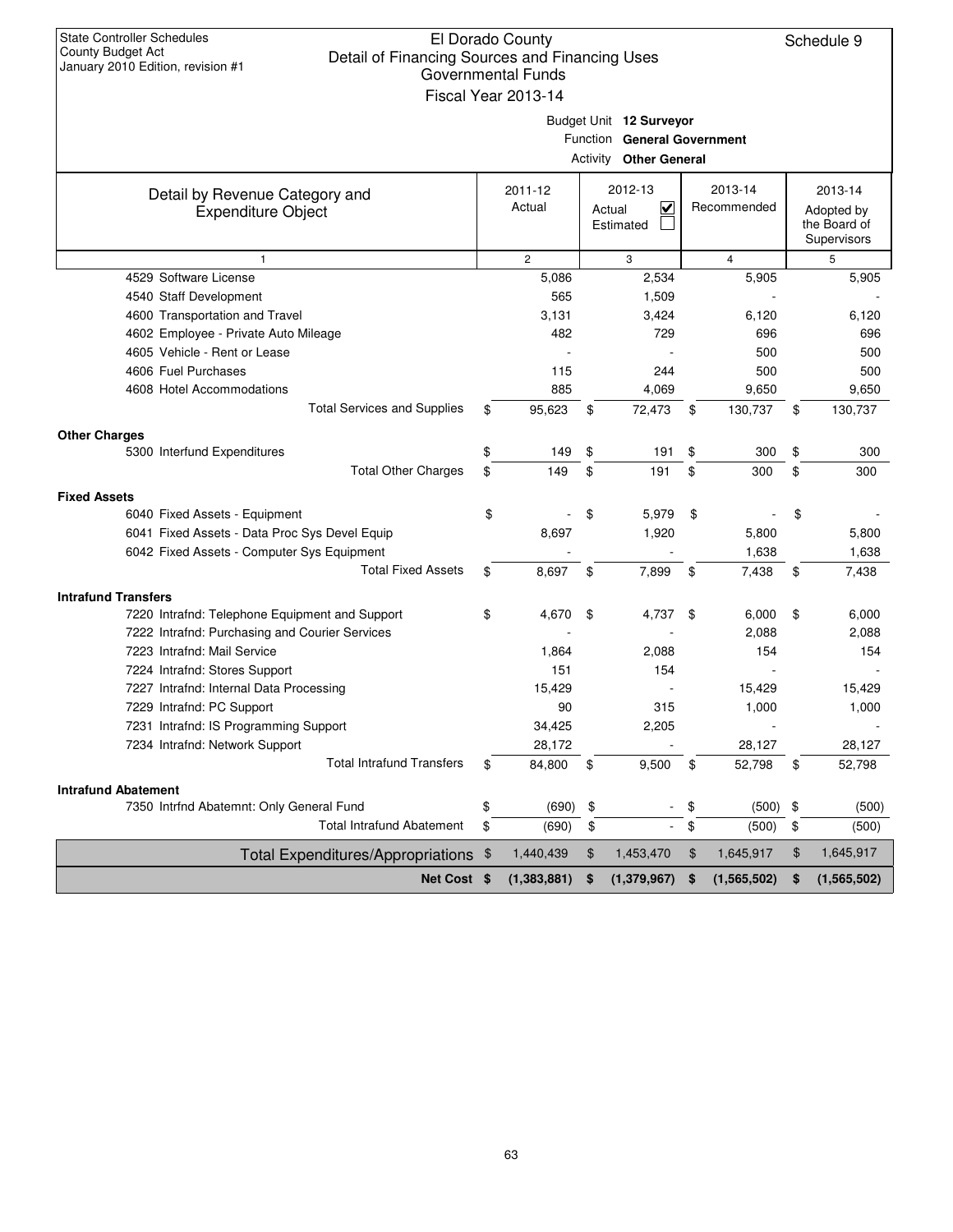| State Controller Schedules<br><b>County Budget Act</b><br>Detail of Financing Sources and Financing Uses<br>January 2010 Edition, revision #1 |          | El Dorado County<br><b>Governmental Funds</b><br>Fiscal Year 2013-14 | Budget Unit 13 Tobacco Settlement<br>Function General Government<br>Activity Other General |                         |                        |          | Schedule 9                                           |
|-----------------------------------------------------------------------------------------------------------------------------------------------|----------|----------------------------------------------------------------------|--------------------------------------------------------------------------------------------|-------------------------|------------------------|----------|------------------------------------------------------|
| Detail by Revenue Category and<br><b>Expenditure Object</b>                                                                                   |          | 2011-12<br>Actual                                                    | 2012-13<br>Actual<br>Estimated                                                             | $\overline{\mathsf{v}}$ | 2013-14<br>Recommended |          | 2013-14<br>Adopted by<br>the Board of<br>Supervisors |
| -1                                                                                                                                            |          | $\overline{c}$                                                       | 3<br>4                                                                                     |                         |                        | 5        |                                                      |
| Revenue from Use of Money and Property<br>0400 Interest<br>Total Revenue from Use of Money and Property                                       | \$<br>\$ | 37<br>37                                                             | - \$<br>\$<br>28                                                                           | 28                      | \$<br>\$               | \$<br>\$ | 20<br>20                                             |
| Total Revenue \$                                                                                                                              |          | 37                                                                   | $\mathfrak{L}$<br>28                                                                       |                         | \$                     | \$       | 20                                                   |
| <b>Other Financing Uses</b><br>7000 Operating Transfers Out<br><b>Total Other Financing Uses</b>                                              | \$<br>\$ |                                                                      | \$<br>\$                                                                                   | $\overline{a}$          | \$<br>\$               | \$<br>\$ | 13,975<br>13,975                                     |
| Total Expenditures/Appropriations \$                                                                                                          |          |                                                                      | \$                                                                                         |                         | \$                     | \$       | 13,975                                               |
| Net Cost \$                                                                                                                                   |          | 37                                                                   | \$<br>28                                                                                   |                         | \$                     | \$       | (13, 955)                                            |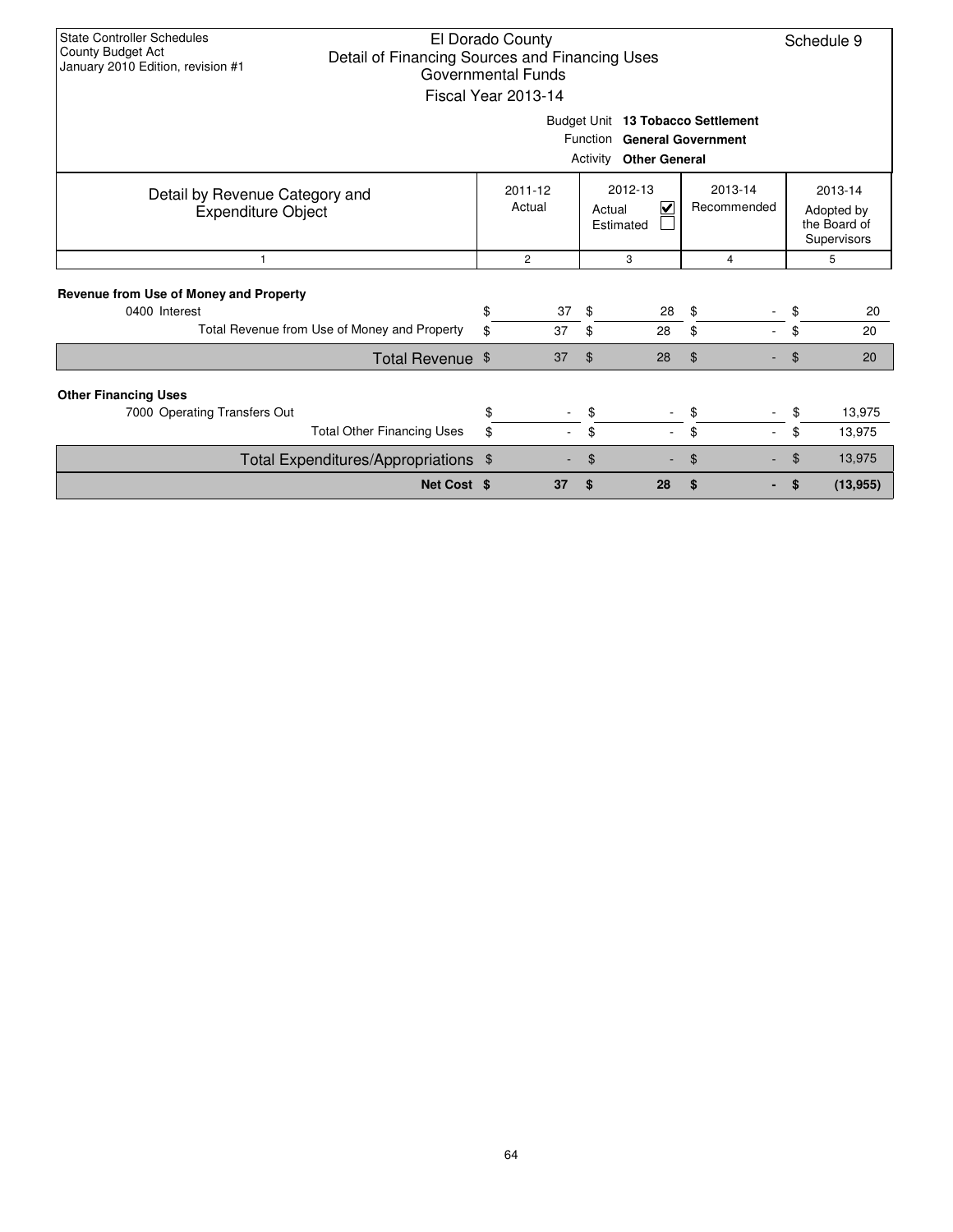| <b>State Controller Schedules</b><br>County Budget Act<br>January 2010 Edition, revision #1                                                                             | Detail of Financing Sources and Financing Uses |    | El Dorado County<br>Governmental Funds<br>Fiscal Year 2013-14 |                | Budget Unit 13 Federal Forest Reserve                        |     |                |                                                      | Schedule 9 |  |
|-------------------------------------------------------------------------------------------------------------------------------------------------------------------------|------------------------------------------------|----|---------------------------------------------------------------|----------------|--------------------------------------------------------------|-----|----------------|------------------------------------------------------|------------|--|
|                                                                                                                                                                         |                                                |    |                                                               |                | Function General Government<br><b>Activity Other General</b> |     |                |                                                      |            |  |
| 2012-13<br>2013-14<br>2011-12<br>Detail by Revenue Category and<br>Actual<br>$\overline{\mathbf{v}}$<br>Recommended<br>Actual<br><b>Expenditure Object</b><br>Estimated |                                                |    |                                                               |                |                                                              |     |                | 2013-14<br>Adopted by<br>the Board of<br>Supervisors |            |  |
| $\mathbf{1}$                                                                                                                                                            |                                                |    | $\overline{c}$                                                |                | 3                                                            |     | $\overline{4}$ |                                                      | 5          |  |
| Revenue from Use of Money and Property                                                                                                                                  |                                                |    |                                                               |                |                                                              |     |                |                                                      |            |  |
| 0400 Interest                                                                                                                                                           |                                                | \$ | 319                                                           | \$             | 505                                                          | \$  |                | \$                                                   | 241        |  |
|                                                                                                                                                                         | Total Revenue from Use of Money and Property   | \$ | 319                                                           | \$             | 505                                                          | \$. |                | \$                                                   | 241        |  |
| Intergovernmental Revenue - Federal                                                                                                                                     |                                                |    |                                                               |                |                                                              |     |                |                                                      |            |  |
| 1070 Federal - Forest Reserve Revenue                                                                                                                                   |                                                | \$ | 169,399                                                       | \$             | 151,706                                                      | \$  |                | \$                                                   |            |  |
|                                                                                                                                                                         | Total Intergovernmental Revenue - Federal      | \$ | 169,399                                                       | \$             | 151,706                                                      | \$  |                | \$                                                   |            |  |
| <b>Other Financing Sources</b>                                                                                                                                          |                                                |    |                                                               |                |                                                              |     |                |                                                      |            |  |
| 2020 Operating Transfers In                                                                                                                                             |                                                | \$ |                                                               |                |                                                              |     |                | \$                                                   | 24,978     |  |
|                                                                                                                                                                         | <b>Total Other Financing Sources</b>           | \$ |                                                               | \$             |                                                              | \$  |                | \$                                                   | 24,978     |  |
|                                                                                                                                                                         | Total Revenue \$                               |    | 169,718                                                       | $\mathfrak{L}$ | 152,211                                                      | \$  |                | \$                                                   | 25,219     |  |
| <b>Services and Supplies</b>                                                                                                                                            |                                                |    |                                                               |                |                                                              |     |                |                                                      |            |  |
| 4501 Special Projects                                                                                                                                                   |                                                | \$ |                                                               |                | 7,782                                                        | \$  |                | \$                                                   | 51,000     |  |
|                                                                                                                                                                         | <b>Total Services and Supplies</b>             | \$ |                                                               | \$             | 7.782                                                        | \$  |                | \$                                                   | 51,000     |  |
|                                                                                                                                                                         |                                                |    |                                                               |                |                                                              |     |                |                                                      |            |  |
| <b>Other Financing Uses</b><br>7000 Operating Transfers Out                                                                                                             |                                                | \$ | 53,019                                                        | \$             | 267,352                                                      | \$  |                | \$                                                   |            |  |
|                                                                                                                                                                         | <b>Total Other Financing Uses</b>              | \$ | 53,019                                                        | \$             | 267,352                                                      | \$  |                | \$                                                   |            |  |
|                                                                                                                                                                         | Total Expenditures/Appropriations \$           |    | 53,019                                                        | $\mathfrak{S}$ | 275,134                                                      | \$  |                | \$                                                   | 51,000     |  |
|                                                                                                                                                                         | Net Cost \$                                    |    | 116,699                                                       | \$             | (122, 923)                                                   | \$  |                | \$                                                   | (25, 781)  |  |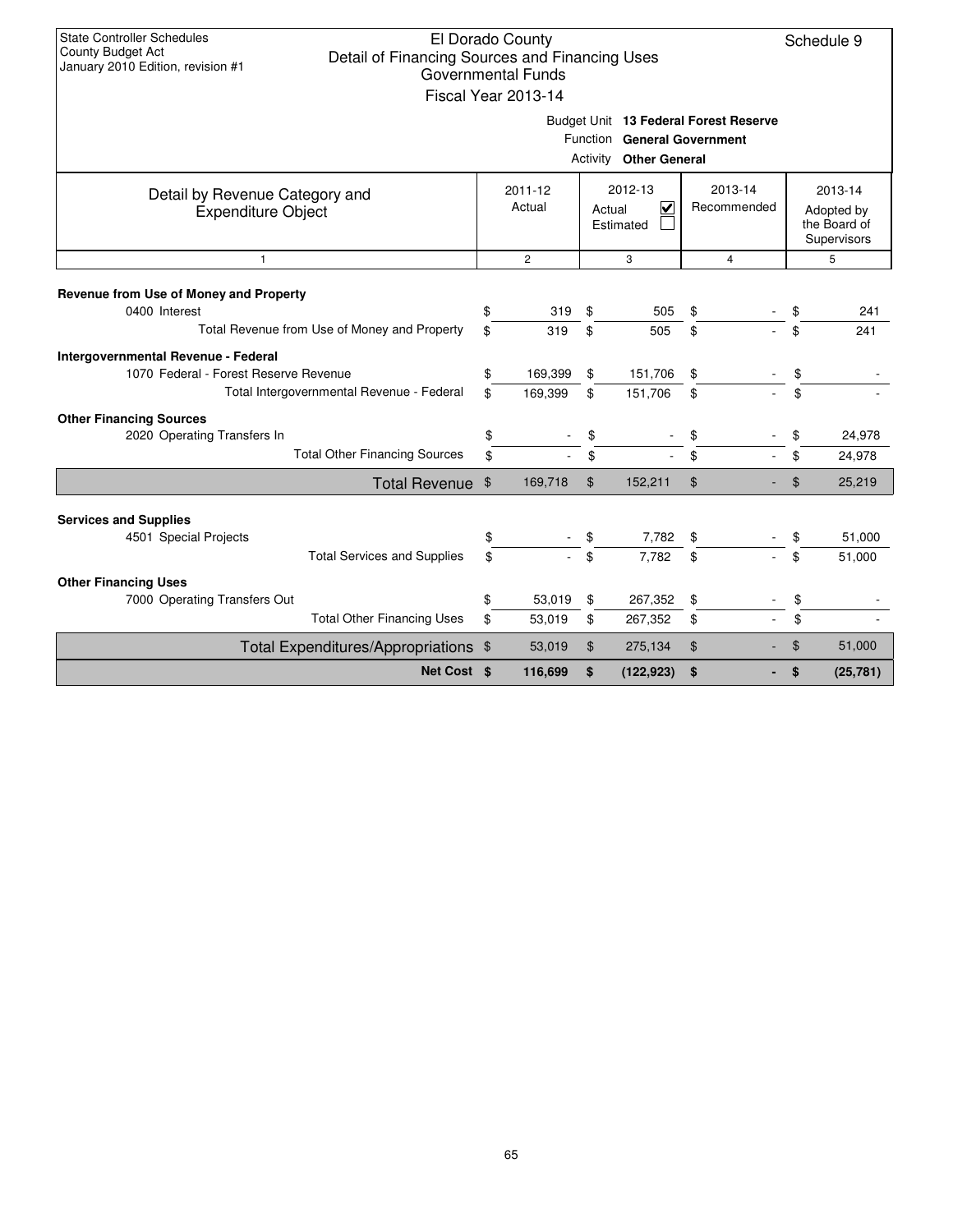| <b>State Controller Schedules</b><br><b>County Budget Act</b><br>Detail of Financing Sources and Financing Uses<br>January 2010 Edition, revision #1 | El Dorado County<br><b>Governmental Funds</b><br>Fiscal Year 2013-14 |    |                                                              |    |                                          | Schedule 9                                           |
|------------------------------------------------------------------------------------------------------------------------------------------------------|----------------------------------------------------------------------|----|--------------------------------------------------------------|----|------------------------------------------|------------------------------------------------------|
|                                                                                                                                                      |                                                                      |    | Function General Government<br><b>Activity Other General</b> |    | Budget Unit 15 Gen Fund Other Operations |                                                      |
| Detail by Revenue Category and<br><b>Expenditure Object</b>                                                                                          | 2011-12<br>Actual                                                    |    | 2012-13<br>V<br>Actual<br>Estimated                          |    | 2013-14<br>Recommended                   | 2013-14<br>Adopted by<br>the Board of<br>Supervisors |
| $\mathbf{1}$                                                                                                                                         | $\overline{c}$                                                       |    | 3                                                            |    | 4                                        | 5                                                    |
| <b>Taxes</b>                                                                                                                                         |                                                                      |    |                                                              |    |                                          |                                                      |
| 0100 Property Taxes - Current Secured<br>0101 Property Taxes - Current Secured ERAF<br>0110 Property Taxes - Current Unsecured                       | \$<br>51,354,039<br>966,406                                          | S  | 51,534,421<br>1,070,448                                      | \$ | 52,300,000<br>1,000,000                  | \$<br>52,049,765<br>1,081,152                        |
| 0120 Property Taxes - Prior Secured                                                                                                                  | (63, 236)                                                            |    | (25, 991)                                                    |    | (65,000)                                 | (25,000)                                             |
| 0130 Property Taxes - Prior Unsecured                                                                                                                | 52,992                                                               |    | 22,964                                                       |    | 50,000                                   | 23,194                                               |
| 0140 Supplemental Property Taxes - Current                                                                                                           | (112, 344)                                                           |    | 19,580                                                       |    | (70,000)                                 | 19,776                                               |
| 0150 Supplemental Property Taxes - Prior                                                                                                             | 166,574                                                              |    | 126,526                                                      |    | 100,000                                  | 127,791                                              |
| 0160 Sales and Use Tax                                                                                                                               | 6,759,821                                                            |    | 7,250,826                                                    |    | 7,200,000                                | 7,250,000                                            |
| 0162 In-Lieu Local Sales and Use Tax                                                                                                                 | 2,088,323                                                            |    | 2,332,151                                                    |    | 2,400,000                                | 2,330,000                                            |
| 0171 Hotel and Motel Occupancy Tax                                                                                                                   | 1,739,406                                                            |    | 1,967,594                                                    |    | 1,739,406                                | 1,967,594                                            |
| 0172 Property Transfer Tax<br>0174 Timber Yield Tax                                                                                                  | 1,288,677                                                            |    | 1,751,015                                                    |    | 1,750,000                                | 1,750,000                                            |
| 0178 Tax Loss Reserve                                                                                                                                | 35,416<br>2,646,863                                                  |    | 52,913<br>4,074,427                                          |    | 35,000<br>2,600,000                      | 53,000<br>3,000,000                                  |
| 0179 Property Tax In-Lieu of Vehicle License Fee                                                                                                     | 16,062,007                                                           |    | 15,987,974                                                   |    | 16,000,000                               | 16,000,000                                           |
| <b>Total Taxes</b>                                                                                                                                   | \$<br>82,984,944                                                     | S  | 86,164,847                                                   | S  | 85,039,406                               | \$<br>85,627,272                                     |
|                                                                                                                                                      |                                                                      |    |                                                              |    |                                          |                                                      |
| <b>Licenses, Permits and Franchises</b><br>0251 Franchise - Garbage                                                                                  | \$<br>275,000                                                        | \$ | 275,000                                                      | \$ | 275,000                                  | \$<br>275,000                                        |
| 0252 Franchise - Cable                                                                                                                               | 559,198                                                              |    | 544,673                                                      |    | 500,000                                  | 545,000                                              |
| Total Licenses, Permits and Franchises                                                                                                               | \$<br>834,198                                                        | \$ | 819,673                                                      | \$ | 775,000                                  | \$<br>820,000                                        |
| <b>Fines. Forfeitures and Penalties</b>                                                                                                              |                                                                      |    |                                                              |    |                                          |                                                      |
| 0341 Restitution Fee                                                                                                                                 | \$                                                                   | \$ | 150                                                          | \$ |                                          | \$                                                   |
| 0360 Penalties and Costs on Delinguent Taxes                                                                                                         | 380,217                                                              |    | 283,757                                                      |    | 275,000                                  | 275,000                                              |
| Total Fines, Forfeitures and Penalties                                                                                                               | \$<br>380,217                                                        | \$ | 283,907                                                      | \$ | 275,000                                  | \$<br>275,000                                        |
| Revenue from Use of Money and Property                                                                                                               |                                                                      |    |                                                              |    |                                          |                                                      |
| 0400 Interest                                                                                                                                        | \$<br>84,720                                                         | \$ | 85,783                                                       | \$ | 100,000                                  | \$<br>100,000                                        |
| Total Revenue from Use of Money and Property                                                                                                         | \$<br>84,720                                                         | \$ | 85,783                                                       | \$ | 100,000                                  | \$<br>100,000                                        |
| <b>Intergovernmental Revenue - State</b>                                                                                                             |                                                                      |    |                                                              |    |                                          |                                                      |
| 0540 State - Motor Vehicle In-lieu Tax                                                                                                               | \$<br>75,978                                                         | \$ | 79,074                                                       | \$ |                                          | \$<br>80,000                                         |
| 0543 State - Vehicle License Collection                                                                                                              | 66,131                                                               |    | 66,131                                                       |    | 66,131                                   | 66,131                                               |
| 0544 State - Veh Lic Realignment - MentHlth                                                                                                          | 145,790                                                              |    |                                                              |    |                                          |                                                      |
| 0545 State - Veh Lic Realignment - Health                                                                                                            | 5,164,068                                                            |    | 5,177,946                                                    |    | 5,098,794                                | 5,628,334                                            |
| 0546 State - Veh Lic Realignment - Soc Serv                                                                                                          | 231,045                                                              |    | 231,666                                                      |    | 238,659                                  | 244,282                                              |
| 0820 State - Homeowners' Property Tax Relief<br>0881 State - Mandated Reimbursements                                                                 | 603,319                                                              |    | 596,567                                                      |    | 603,316                                  | 603,316                                              |
| 0908 State - Tobacco Settlement Fund                                                                                                                 | 514,185                                                              |    | 1,568                                                        |    | 25,000                                   | 25,000<br>1,500,000                                  |
| Total Intergovernmental Revenue - State                                                                                                              | \$<br>6,800,516                                                      | \$ | 6,152,951                                                    | \$ | 6,031,900                                | \$<br>8,147,063                                      |
|                                                                                                                                                      |                                                                      |    |                                                              |    |                                          |                                                      |
| Intergovernmental Revenue - Federal<br>1080 Federal - Grazing Fee                                                                                    | \$<br>76                                                             | \$ | 70                                                           | \$ | 70                                       | \$<br>70                                             |
| 1090 Federal - In-Lieu Taxes                                                                                                                         | 189,175                                                              |    | 184,931                                                      |    | 190,000                                  | 190,000                                              |
| Total Intergovernmental Revenue - Federal                                                                                                            | \$<br>189,251                                                        | \$ | 185,001                                                      | \$ | 190,070                                  | \$<br>190,070                                        |
| <b>Revenue Other Governmental Agencies</b>                                                                                                           |                                                                      |    |                                                              |    |                                          |                                                      |
| 1200 Other - Governmental Agencies                                                                                                                   | \$<br>317,312                                                        | \$ | 262,823                                                      | \$ | 275,000                                  | \$<br>275,000                                        |
| 1207 Shingle Springs Rancheria                                                                                                                       | 2,700,000                                                            |    | 5,100,000                                                    |    | 5,100,000                                | 5,100,000                                            |
|                                                                                                                                                      | 66                                                                   |    |                                                              |    |                                          |                                                      |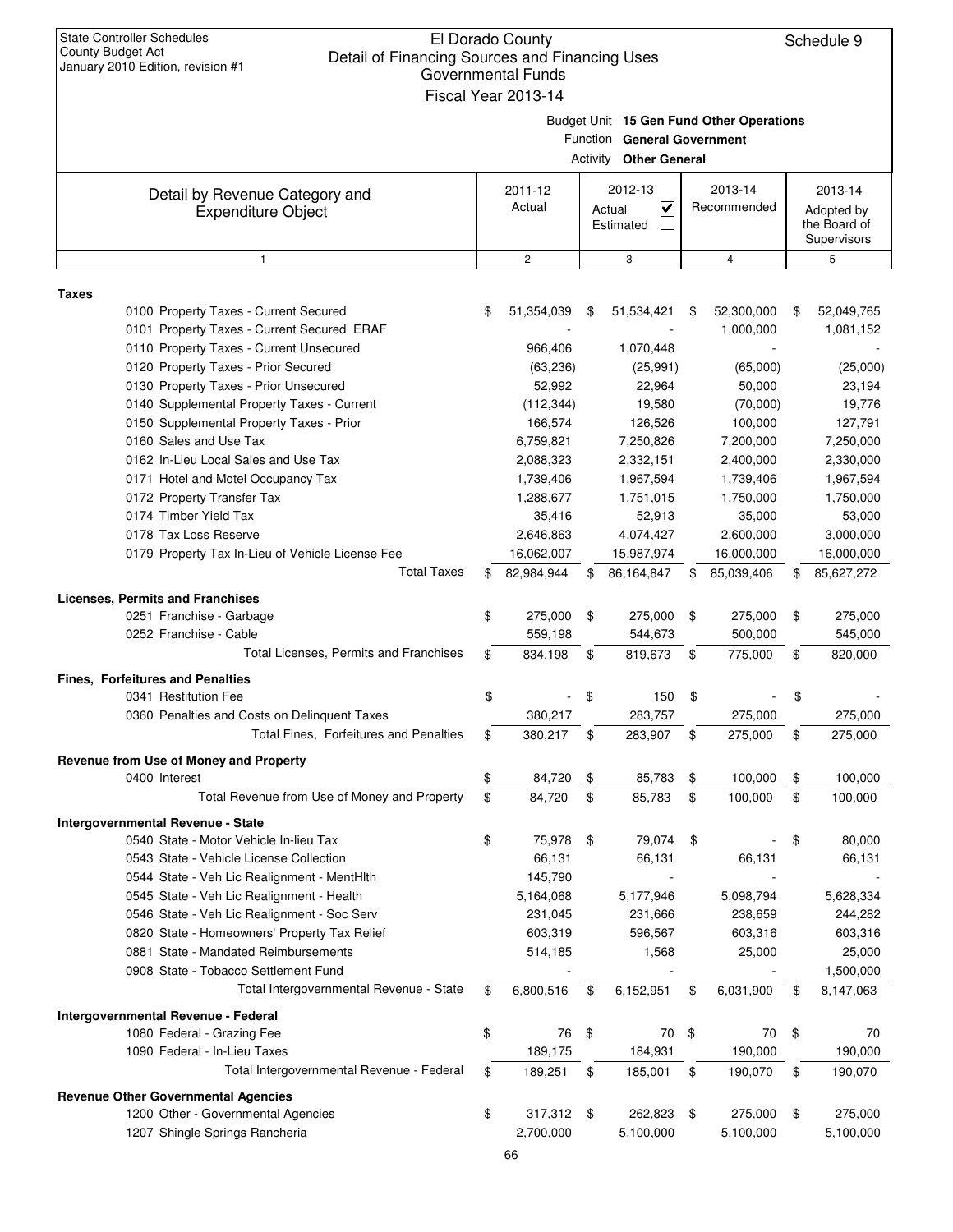| <b>State Controller Schedules</b><br><b>County Budget Act</b><br>Detail of Financing Sources and Financing Uses<br>January 2010 Edition, revision #1 |    | El Dorado County<br>Governmental Funds<br>Fiscal Year 2013-14 |    |                                                              |    |                                          |               | Schedule 9                                           |
|------------------------------------------------------------------------------------------------------------------------------------------------------|----|---------------------------------------------------------------|----|--------------------------------------------------------------|----|------------------------------------------|---------------|------------------------------------------------------|
|                                                                                                                                                      |    |                                                               |    | Function General Government<br><b>Activity Other General</b> |    | Budget Unit 15 Gen Fund Other Operations |               |                                                      |
| Detail by Revenue Category and<br><b>Expenditure Object</b>                                                                                          |    | 2011-12<br>Actual                                             |    | 2012-13<br>$\checkmark$<br>Actual<br>Estimated               |    | 2013-14<br>Recommended                   |               | 2013-14<br>Adopted by<br>the Board of<br>Supervisors |
| $\mathbf{1}$                                                                                                                                         |    | $\overline{2}$                                                |    | 3                                                            |    | $\overline{4}$                           |               | 5                                                    |
| Total Revenue Other Governmental Agencies                                                                                                            | \$ | 3,017,312                                                     | \$ | 5,362,823                                                    | \$ | 5,375,000                                | \$            | 5,375,000                                            |
| <b>Charges for Services</b>                                                                                                                          |    |                                                               |    |                                                              |    |                                          |               |                                                      |
| 1300 Assessment and Tax Collection Fees                                                                                                              | \$ | 2,181,296                                                     | \$ | 1,982,491                                                    | \$ | 1,982,491                                | \$            | 1,982,491                                            |
| 1600 Recording Fees                                                                                                                                  |    | 197,923                                                       |    | 259,861                                                      |    | 275,000                                  |               | 275,000                                              |
| 1800 Interfund Revenue                                                                                                                               |    | 1,903,858                                                     |    | 1,263,850                                                    |    | 1,387,519                                |               | 1,387,519                                            |
| <b>Total Charges for Services</b>                                                                                                                    | \$ | 4,283,077                                                     | \$ | 3,506,202                                                    | \$ | 3,645,010                                | \$            | 3,645,010                                            |
| <b>Miscellaneous Revenues</b>                                                                                                                        |    |                                                               |    |                                                              |    |                                          |               |                                                      |
| 1940 Miscellaneous Revenue                                                                                                                           | \$ | 77,541                                                        | \$ | 31,956                                                       | \$ |                                          | \$            |                                                      |
| 1952 Unclaimed Cash                                                                                                                                  |    | 32,717                                                        |    |                                                              |    |                                          |               |                                                      |
| <b>Total Miscellaneous Revenues</b>                                                                                                                  | \$ | 110,258                                                       | \$ | 31,956                                                       | \$ |                                          | \$            |                                                      |
| <b>Other Financing Sources</b>                                                                                                                       |    |                                                               |    |                                                              |    |                                          |               |                                                      |
| 2020 Operating Transfers In                                                                                                                          | \$ | 1,452,685                                                     | \$ | 7,745,184                                                    | \$ | 1,500,000                                | \$            | 13,975                                               |
| <b>Total Other Financing Sources</b>                                                                                                                 | \$ | 1,452,685                                                     | \$ | 7,745,184                                                    | \$ | 1,500,000                                | \$            | 13,975                                               |
| \$100,137,178<br><b>Total Revenue</b><br>\$110,338,327<br>\$102,931,386                                                                              |    |                                                               |    |                                                              |    |                                          | \$104,193,390 |                                                      |
|                                                                                                                                                      |    |                                                               |    |                                                              |    |                                          |               |                                                      |
| <b>Salaries and Employee Benefits</b><br>3000 Permanent Employees / Elected Officials                                                                | \$ | 15,818                                                        | \$ | 16,320                                                       | \$ | 20,000                                   | \$            | 20,000                                               |
| Total Salaries and Employee Benefits                                                                                                                 | \$ | 15,818                                                        | \$ | 16,320                                                       | \$ | 20,000                                   | \$            | 20,000                                               |
|                                                                                                                                                      |    |                                                               |    |                                                              |    |                                          |               |                                                      |
| <b>Services and Supplies</b><br>4060 Food and Food Products                                                                                          | \$ |                                                               | \$ | 2,308                                                        | \$ |                                          | \$            |                                                      |
| 4260 Office Expense                                                                                                                                  |    |                                                               |    | 384                                                          |    |                                          |               |                                                      |
| 4300 Professional and Specialized Services                                                                                                           |    | 129,079                                                       |    | 224,708                                                      |    | 521,218                                  |               | 162,000                                              |
| 4313 Legal Services                                                                                                                                  |    |                                                               |    | 29,074                                                       |    |                                          |               |                                                      |
| 4400 Publication and Legal Notices                                                                                                                   |    | 8,468                                                         |    | 6,838                                                        |    | 8,500                                    |               | 8,500                                                |
| 4500 Special Departmental Expense                                                                                                                    |    | 16,089                                                        |    | 14                                                           |    |                                          |               |                                                      |
| 4501 Special Projects                                                                                                                                |    | 17,668                                                        |    | 250,000                                                      |    | 250,000                                  |               | 250,000                                              |
| <b>Total Services and Supplies</b>                                                                                                                   | \$ | 171,304                                                       | \$ | 513,327                                                      | \$ | 779,718                                  | \$            | 420,500                                              |
| <b>Other Charges</b>                                                                                                                                 |    |                                                               |    |                                                              |    |                                          |               |                                                      |
| 5240 Contribution To Non-county Governmental                                                                                                         | \$ | 548,313                                                       | \$ | 3,183,217                                                    | \$ | 3,187,564                                | \$            | 3,042,142                                            |
| 5300 Interfund Expenditures                                                                                                                          |    |                                                               |    | 107,841                                                      |    |                                          |               |                                                      |
| <b>Total Other Charges</b>                                                                                                                           | \$ | 548,313                                                       | \$ | 3,291,057                                                    | \$ | 3,187,564                                | \$            | 3,042,142                                            |
| <b>Other Financing Uses</b>                                                                                                                          |    |                                                               |    |                                                              |    |                                          |               |                                                      |
| 7000 Operating Transfers Out                                                                                                                         | \$ | 14,804,245                                                    | \$ | 12,200,829                                                   | \$ | 25,041,424                               | \$            | 31,836,704                                           |
| <b>Total Other Financing Uses</b>                                                                                                                    | \$ | 14,804,245                                                    | \$ | 12,200,829                                                   | \$ | 25,041,424                               | \$            | 31,836,704                                           |
| <b>Intrafund Abatement</b>                                                                                                                           |    |                                                               |    |                                                              |    |                                          |               |                                                      |
| 7367 Intrfnd Abatemnt: Child Support Services                                                                                                        | \$ | (120, 848)                                                    | \$ | $(61,264)$ \$                                                |    | $(61,593)$ \$                            |               | (61, 593)                                            |
| <b>Total Intrafund Abatement</b>                                                                                                                     | \$ | (120, 848)                                                    | \$ | (61, 264)                                                    | \$ | (61, 593)                                | \$            | (61, 593)                                            |
| <b>Appropriations for Contingencies</b>                                                                                                              |    |                                                               |    |                                                              |    |                                          |               |                                                      |
| 7700 Contingency                                                                                                                                     | \$ |                                                               | \$ |                                                              | \$ | 6,181,576                                | \$            | 10,279,221                                           |
| <b>Total Appropriations for Contingencies</b>                                                                                                        | \$ |                                                               | \$ |                                                              | \$ | 6,181,576                                | \$            | 10,279,221                                           |
| <b>Total Expenditures/Appropriations</b>                                                                                                             | \$ | 15,418,833                                                    | \$ | 15,960,269                                                   | \$ | 35,148,689                               | \$            | 45,536,974                                           |
| Net Cost \$                                                                                                                                          |    | 84,718,345                                                    | \$ | 94,378,058                                                   | \$ | 67,782,697                               | S.            | 58,656,416                                           |
|                                                                                                                                                      |    |                                                               |    |                                                              |    |                                          |               |                                                      |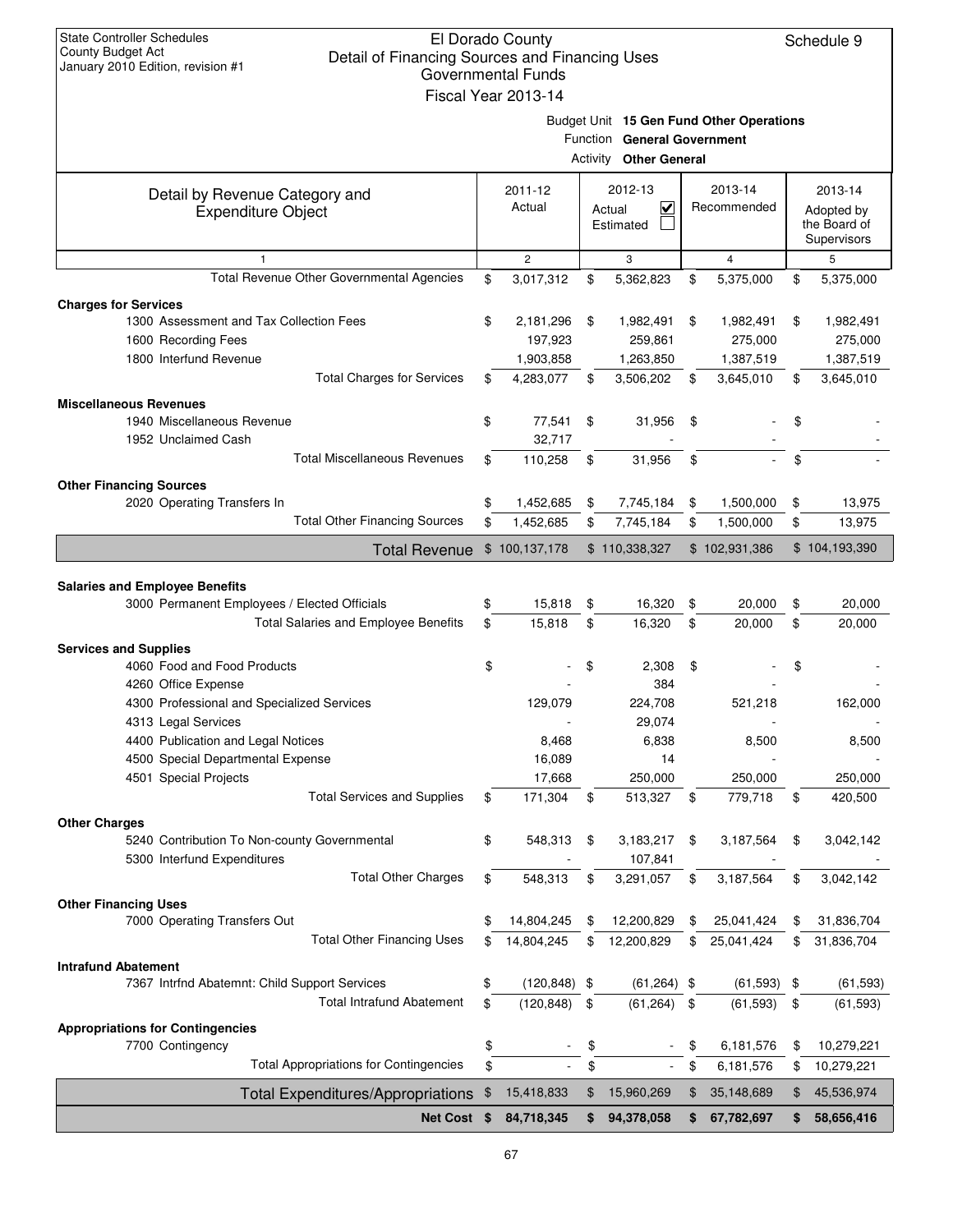| <b>State Controller Schedules</b><br>El Dorado County<br>Schedule 9<br>County Budget Act<br>Detail of Financing Sources and Financing Uses<br>January 2010 Edition, revision #1<br><b>Governmental Funds</b><br>Fiscal Year 2013-14 |    |                   |    |                                                                                     |    |                        |    |                                                      |  |
|-------------------------------------------------------------------------------------------------------------------------------------------------------------------------------------------------------------------------------------|----|-------------------|----|-------------------------------------------------------------------------------------|----|------------------------|----|------------------------------------------------------|--|
|                                                                                                                                                                                                                                     |    |                   |    | Budget Unit 19 Grand Jury<br>Function Public Protection<br>Activity <b>Judicial</b> |    |                        |    |                                                      |  |
| Detail by Revenue Category and<br><b>Expenditure Object</b>                                                                                                                                                                         |    | 2011-12<br>Actual |    | 2012-13<br>$\overline{\mathsf{v}}$<br>Actual<br>Estimated                           |    | 2013-14<br>Recommended |    | 2013-14<br>Adopted by<br>the Board of<br>Supervisors |  |
| $\mathbf{1}$                                                                                                                                                                                                                        |    | $\overline{c}$    |    | 3                                                                                   |    | $\overline{4}$         |    | 5                                                    |  |
|                                                                                                                                                                                                                                     |    |                   |    |                                                                                     |    |                        |    |                                                      |  |
| <b>Salaries and Employee Benefits</b><br>3046 Retiree Health - Defined Contributions                                                                                                                                                | \$ |                   | \$ | 486                                                                                 | \$ |                        | \$ |                                                      |  |
| 3060 Employer Share - Workers' Compensation                                                                                                                                                                                         |    | 111               |    | 34                                                                                  |    |                        |    |                                                      |  |
| Total Salaries and Employee Benefits                                                                                                                                                                                                | \$ | 111               | \$ | 520                                                                                 | \$ |                        | \$ |                                                      |  |
|                                                                                                                                                                                                                                     |    |                   |    |                                                                                     |    |                        |    |                                                      |  |
| <b>Services and Supplies</b><br>4041 Cnty Pass thru Telephone Chrges to Depts                                                                                                                                                       |    | 1                 | \$ |                                                                                     |    |                        |    |                                                      |  |
| 4060 Food and Food Products                                                                                                                                                                                                         | \$ | 11                |    | 4                                                                                   | \$ | 50                     | \$ | 50                                                   |  |
| 4100 Insurance - Premium                                                                                                                                                                                                            |    | 8,663             |    | 3,367                                                                               |    |                        |    |                                                      |  |
| 4127 Grand Jury Expense                                                                                                                                                                                                             |    | 22,830            |    | 14,100                                                                              |    | 28,000                 |    | 28,000                                               |  |
| 4260 Office Expense                                                                                                                                                                                                                 |    | 1,117             |    | 1,258                                                                               |    | 1,500                  |    | 1,500                                                |  |
| 4261 Postage                                                                                                                                                                                                                        |    | 223               |    | 120                                                                                 |    | 500                    |    | 500                                                  |  |
| 4266 Printing / Duplicating                                                                                                                                                                                                         |    | 4,311             |    | 610                                                                                 |    | 650                    |    | 650                                                  |  |
| 4300 Professional and Specialized Services                                                                                                                                                                                          |    |                   |    | 112                                                                                 |    | 5,000                  |    | 5,000                                                |  |
| 4313 Legal Services                                                                                                                                                                                                                 |    |                   |    | 434                                                                                 |    |                        |    |                                                      |  |
| 4420 Rents and Leases - Equipment                                                                                                                                                                                                   |    | 2,608             |    | 2,425                                                                               |    | 2,500                  |    | 2,500                                                |  |
| 4500 Special Departmental Expense                                                                                                                                                                                                   |    |                   |    | 43                                                                                  |    |                        |    |                                                      |  |
| 4503 Staff Development                                                                                                                                                                                                              |    | 1,735             |    | 1,275                                                                               |    | 2,850                  |    | 2,850                                                |  |
| 4600 Transportation and Travel                                                                                                                                                                                                      |    | 1,287             |    | 329                                                                                 |    | 1,500                  |    | 1,500                                                |  |
| 4602 Employee - Private Auto Mileage                                                                                                                                                                                                |    | 42,107            |    | 17,831                                                                              |    | 35,000                 |    | 35,000                                               |  |
| <b>Total Services and Supplies</b>                                                                                                                                                                                                  | \$ | 84,894            | \$ | 41,908                                                                              | \$ | 77,550                 | \$ | 77,550                                               |  |
|                                                                                                                                                                                                                                     |    |                   |    |                                                                                     |    |                        |    |                                                      |  |
| <b>Intrafund Transfers</b><br>7220 Intrafnd: Telephone Equipment and Support                                                                                                                                                        | \$ | 353               | \$ | 356                                                                                 | \$ | 300                    | \$ | 300                                                  |  |
| 7223 Intrafnd: Mail Service                                                                                                                                                                                                         |    | 1,856             |    | 2,072                                                                               |    | 2,072                  |    | 2,072                                                |  |
| 7224 Intrafnd: Stores Support                                                                                                                                                                                                       |    | 22                |    | 26                                                                                  |    | 26                     |    | 26                                                   |  |
| 7227 Intrafnd: Internal Data Processing                                                                                                                                                                                             |    | 1,633             |    |                                                                                     |    | 1,633                  |    | 1,633                                                |  |
| 7229 Intrafnd: PC Support                                                                                                                                                                                                           |    |                   |    | 180                                                                                 |    |                        |    |                                                      |  |
| 7231 Intrafnd: IS Programming Support                                                                                                                                                                                               |    | 210               |    | 45                                                                                  |    |                        |    |                                                      |  |
| 7234 Intrafnd: Network Support                                                                                                                                                                                                      |    | 1,868             |    |                                                                                     |    | 1,868                  |    | 1,868                                                |  |
| <b>Total Intrafund Transfers</b>                                                                                                                                                                                                    | \$ | 5,941             | \$ | 2,679                                                                               | \$ | 5,899                  | \$ | 5,899                                                |  |
| Total Expenditures/Appropriations \$                                                                                                                                                                                                |    | 90,945            | \$ | 45,107                                                                              | \$ | 83,449                 | \$ | 83,449                                               |  |
| Net Cost \$                                                                                                                                                                                                                         |    | (90, 945)         | \$ | (45, 107)                                                                           | \$ | (83, 449)              | \$ | (83, 449)                                            |  |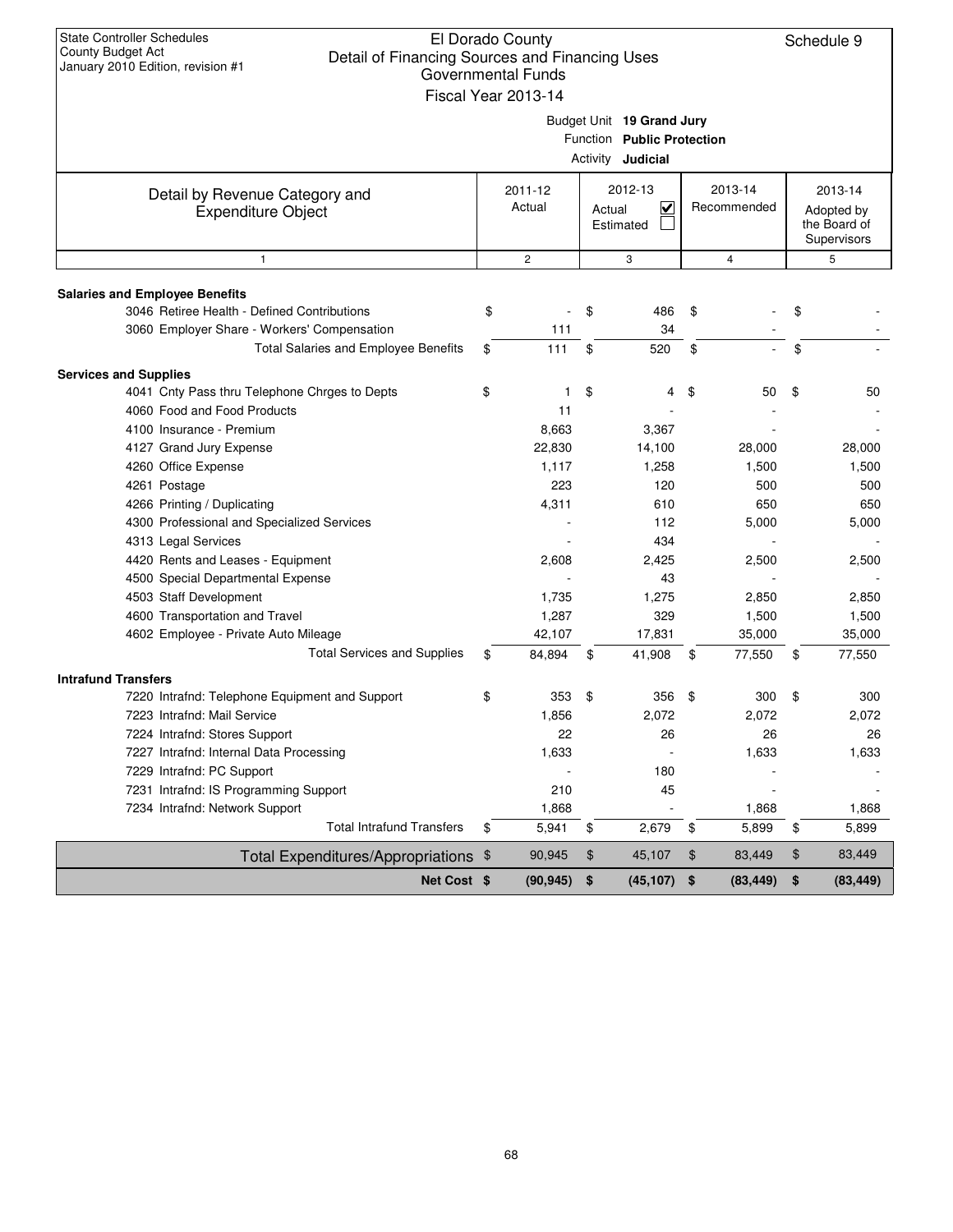| <b>State Controller Schedules</b><br>El Dorado County<br>Schedule 9<br><b>County Budget Act</b><br>Detail of Financing Sources and Financing Uses<br>January 2010 Edition, revision #1<br><b>Governmental Funds</b><br>Fiscal Year 2013-14 |    |                       |    |                                                                                             |    |                |    |                                           |  |  |
|--------------------------------------------------------------------------------------------------------------------------------------------------------------------------------------------------------------------------------------------|----|-----------------------|----|---------------------------------------------------------------------------------------------|----|----------------|----|-------------------------------------------|--|--|
|                                                                                                                                                                                                                                            |    |                       |    | Budget Unit 20 Superior Court MOE<br>Function Public Protection<br>Activity <b>Judicial</b> |    |                |    |                                           |  |  |
|                                                                                                                                                                                                                                            |    | 2011-12               |    | 2012-13                                                                                     |    | 2013-14        |    | 2013-14                                   |  |  |
| Detail by Revenue Category and<br><b>Expenditure Object</b>                                                                                                                                                                                |    | Actual                |    | ₹<br>Actual<br>Estimated                                                                    |    | Recommended    |    | Adopted by<br>the Board of<br>Supervisors |  |  |
| $\mathbf{1}$                                                                                                                                                                                                                               |    | $\overline{c}$        |    | 3                                                                                           |    | $\overline{4}$ |    | 5                                         |  |  |
| <b>Fines, Forfeitures and Penalties</b>                                                                                                                                                                                                    |    |                       |    |                                                                                             |    |                |    |                                           |  |  |
| 0300 Vehicle Code Fines                                                                                                                                                                                                                    | \$ | 8,456                 | \$ | 20,751                                                                                      | \$ | 15,000         | \$ | 15,000                                    |  |  |
| 0301 Vehicle Code Fines - Court                                                                                                                                                                                                            |    | 570,154               |    | 522,555                                                                                     |    | 400,000        |    | 400,000                                   |  |  |
| 0320 Other Court Fines                                                                                                                                                                                                                     |    | 46,390                |    | 46,926                                                                                      |    | 40,000         |    | 40,000                                    |  |  |
| Total Fines, Forfeitures and Penalties                                                                                                                                                                                                     | \$ | 624,999               | \$ | 590,232                                                                                     | \$ | 455,000        | \$ | 455,000                                   |  |  |
| Intergovernmental Revenue - State                                                                                                                                                                                                          |    |                       |    |                                                                                             |    |                |    |                                           |  |  |
| 0880 State - Other                                                                                                                                                                                                                         | \$ | 53,473                | \$ | 24,933                                                                                      | \$ | 65,000         | \$ |                                           |  |  |
| Total Intergovernmental Revenue - State                                                                                                                                                                                                    | \$ | 53,473                | \$ | 24,933                                                                                      | \$ | 65,000         | \$ |                                           |  |  |
|                                                                                                                                                                                                                                            |    |                       |    |                                                                                             |    |                |    |                                           |  |  |
| <b>Revenue Other Governmental Agencies</b><br>1200 Other - Governmental Agencies                                                                                                                                                           | \$ | 127,249               | \$ |                                                                                             |    |                |    |                                           |  |  |
| Total Revenue Other Governmental Agencies                                                                                                                                                                                                  | \$ | 127,249               | \$ |                                                                                             | \$ |                | \$ |                                           |  |  |
|                                                                                                                                                                                                                                            |    |                       |    |                                                                                             |    |                |    |                                           |  |  |
| <b>Charges for Services</b>                                                                                                                                                                                                                |    |                       |    |                                                                                             |    |                |    |                                           |  |  |
| 1500 Court Fees and Costs                                                                                                                                                                                                                  | \$ | 3,129                 | \$ | 2,423                                                                                       | \$ | 2,000          | \$ | 2,000                                     |  |  |
| 1504 Summary Judgment                                                                                                                                                                                                                      |    | 9,807                 |    | 26,283                                                                                      |    | 15,000         |    | 15,000                                    |  |  |
| 1510 Traffic School Bail - VC42007                                                                                                                                                                                                         |    | 587,124               |    | 492,727                                                                                     |    | 500,000        |    | 500,000                                   |  |  |
| 1511 Traffic School Fees - VC42007.1                                                                                                                                                                                                       |    | 122,092               |    | 101,874                                                                                     |    | 100,000        |    | 100,000                                   |  |  |
| 1512 Cite Fees - PC1463.07 GC29550                                                                                                                                                                                                         |    | 2,573                 |    | 1,712                                                                                       |    | 1,500          |    | 1,500                                     |  |  |
| 1513 AB233 - County Share State Penalty                                                                                                                                                                                                    |    | 307,519               |    | 280,987                                                                                     |    | 250,000        |    | 250,000                                   |  |  |
| 1517 Conflict Attorney Reimbursement                                                                                                                                                                                                       |    | 2,039                 |    | 2,007                                                                                       |    | 2,000          |    | 2,000                                     |  |  |
| 1742 Miscellaneous Copy Fees                                                                                                                                                                                                               |    | 110                   |    | 4                                                                                           |    |                |    |                                           |  |  |
| <b>Total Charges for Services</b>                                                                                                                                                                                                          | \$ | 1,034,393             | \$ | 908,016                                                                                     | \$ | 870,500        | \$ | 870,500                                   |  |  |
| <b>Miscellaneous Revenues</b>                                                                                                                                                                                                              |    |                       |    |                                                                                             |    |                |    |                                           |  |  |
| 1942 Miscellaneous Reimbursement                                                                                                                                                                                                           |    | 24,406                | \$ | 27,259                                                                                      | \$ | 20,000         | \$ | 20,000                                    |  |  |
| <b>Total Miscellaneous Revenues</b>                                                                                                                                                                                                        | \$ | 24,406                | \$ | 27,259                                                                                      | \$ | 20,000         | \$ | 20,000                                    |  |  |
| Total Revenue \$                                                                                                                                                                                                                           |    | 1,864,520             | \$ | 1,550,440                                                                                   | \$ | 1,410,500      | \$ | 1,345,500                                 |  |  |
|                                                                                                                                                                                                                                            |    |                       |    |                                                                                             |    |                |    |                                           |  |  |
| <b>Services and Supplies</b><br>4080 Household Expense                                                                                                                                                                                     | \$ | 38                    | \$ |                                                                                             | \$ |                | \$ |                                           |  |  |
| 4120 Jury and Witness Expense                                                                                                                                                                                                              |    |                       |    |                                                                                             |    |                |    | 100,000                                   |  |  |
| 4126 Jury Mileage: Criminal                                                                                                                                                                                                                |    | 4,772                 |    | 3,596                                                                                       |    | 2,500          |    | 2,500                                     |  |  |
| 4127 Grand Jury Expense                                                                                                                                                                                                                    |    | 4,695                 |    | 3,840                                                                                       |    | 7,500          |    | 7,500                                     |  |  |
| 4260 Office Expense                                                                                                                                                                                                                        |    | 42                    |    |                                                                                             |    |                |    |                                           |  |  |
| 4300 Professional and Specialized Services                                                                                                                                                                                                 |    | 348,949               |    | 614,458                                                                                     |    | 750,000        |    | 750,000                                   |  |  |
| 4310 Contractual Services Program                                                                                                                                                                                                          |    | 667,296               |    | 667,296                                                                                     |    | 675,000        |    | 675,000                                   |  |  |
| 4316 Appointed Counsel - Juveniles                                                                                                                                                                                                         |    | 1,130                 |    |                                                                                             |    |                |    |                                           |  |  |
| 4317 Criminal Investigation                                                                                                                                                                                                                |    | 63,507                |    | 215,616                                                                                     |    | 200,000        |    | 200,000                                   |  |  |
| 4320 Verbatim Report - Transcription                                                                                                                                                                                                       |    | 11,605                |    | 4,228                                                                                       |    |                |    |                                           |  |  |
| 4323 Psychiatric Medical Services                                                                                                                                                                                                          |    | 65,930                |    | 70,923                                                                                      |    | 75,000         |    | 75,000                                    |  |  |
| 4324 Medical, Dental and Lab Services                                                                                                                                                                                                      |    | 775                   |    |                                                                                             |    |                |    |                                           |  |  |
| 4602 Employee - Private Auto Mileage                                                                                                                                                                                                       |    | 67                    |    |                                                                                             |    |                |    |                                           |  |  |
| 4608 Hotel Accommodations                                                                                                                                                                                                                  |    |                       |    | 4,268                                                                                       |    |                |    |                                           |  |  |
| <b>Total Services and Supplies</b>                                                                                                                                                                                                         | \$ | 1,168,805             | \$ | 1,584,225                                                                                   | \$ | 1,710,000      | \$ | 1,810,000                                 |  |  |
|                                                                                                                                                                                                                                            |    |                       |    |                                                                                             |    |                |    |                                           |  |  |
| <b>Other Charges</b><br>5142 Audit Findings                                                                                                                                                                                                | \$ | $(145, 476)$ \$<br>69 |    |                                                                                             | \$ |                | \$ |                                           |  |  |